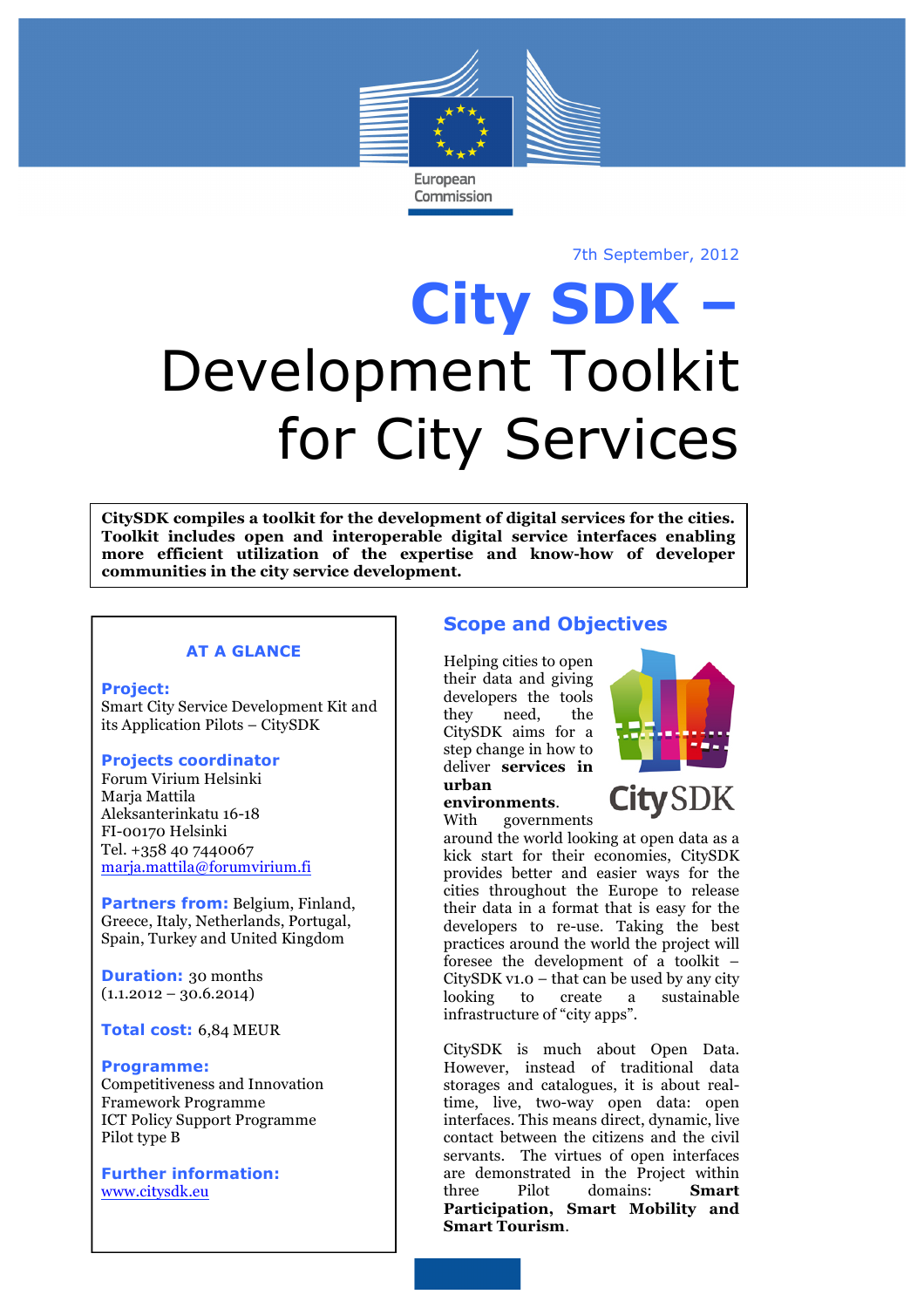

CitySDK aims at creating **open interoperable interfaces between the cities and across the borders**. SDK (Service Development Kit) refers to the tools that technology companies provide for their developers. The same concept is now introduced to cities to help them better utilize the know-how of the developer communities in developing city services.

CitySDK provides a wide array of pan-European Smart City service Pilots in the Partner cities. The Partnership consists of eight European cities: Helsinki, Amsterdam, Barcelona, Istanbul, Lamia, Lisbon, Manchester and Rome –<br>supported by expert organizations. supported by expert companies and universities.

## **Better services for citizens**

The Project's most impactful outcome is the **creation of the pan-European, SME-driven Smart City Applications ecosystem**. Here the Partner cities act jointly to enable technological and business platform, where the SMEs, citizens, large companies and other organizations create added value.

The two main obstacles for the transfer of Smart City Applications from one city to another are the lack of software tools and the lack of mental mindset that would allow for this transfer. CitySDK aims at tackling both of these challenges.

CitySDK is a collection of tools and knowledge that will allow easy and rapid user-driven development of **transferable and interoperable high-quality Smart City Applications** for the SME developers, hacktivists and public ICT developers. It includes all relevant software toolsets, interface definitions, example applications, widget libraries, city-specific 'translators', and other related software and technical documentation. Strong emphasis is given on a creation of a framework that is scalable, future-proof and easily harmonizes access to regional open data as well as closed data sources and ICT systems.

CitySDK is not a software platform. It is the unifying – missing – part between various Smart City software/hardware platforms and the end-user application developers.

#### *"Whatever the Developers need to get the pan-European Smart City Applications created easily"*

In this sense, the CitySDK is a sociotechnological ecosystem platform with software unification approach. In a smaller

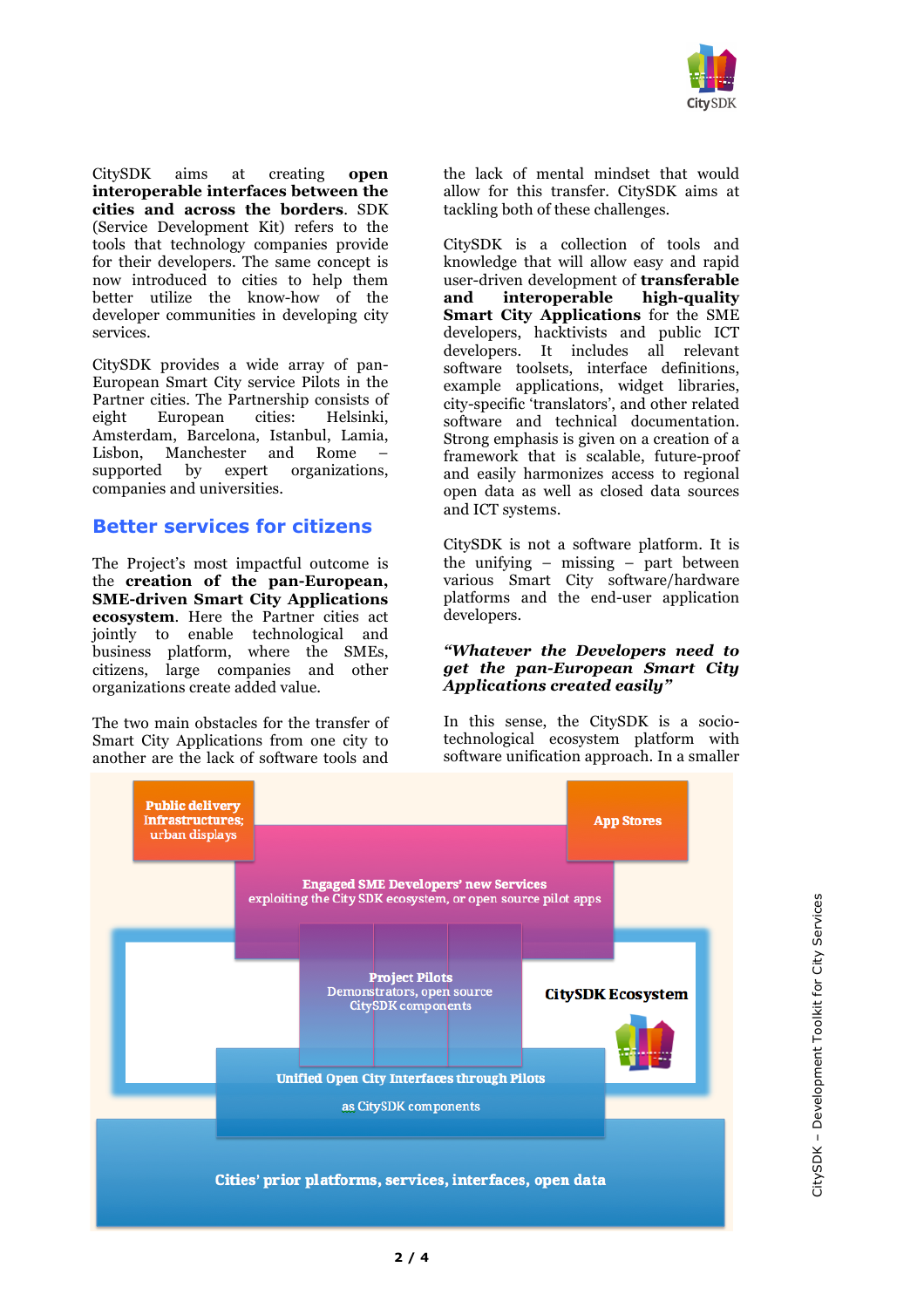

scale, this ecosystem approach is already a practise in some of the Pilot cities, where SMEs sell their smart phone applications based on the openly available public data

# **Piloting the CitySDK v0.1**

The Project focuses on three Pilot domains: Smart Participation, Smart Mobility and Smart Tourism. Within each of the three domains, a large-scale Lead Pilot is carried out in one city. The experiences of the Lead Pilot will be applied in the Replication Pilots in other Partner cities. The Lead Pilots will be launched in the beginning 2013, and the Replication Pilots during the summer 2013.

All Pilots aim to become part of the cities' normal service infrastructure. The key enablers for this ambitious objective are:

- The true commitment and the driving role of the cities as Project Partners
- All Pilot address a real, identified and demonstrated need/opportunity: they either leverage existing prior lowertechnology or non-technology services, or are set up by the cities as an open co-innovation and co-design act that involves both the civil servants and the citizens in the process
- The whole ecosystem is addressed in a<br>way that creates business and that creates business developer ecosystem for further exploitation and innovation of services
- All foreground IPR, and all such background IPR that is needed for piloted services will be provided license-free for all the Partner cities for indefinite time of use in the Piloted services.

The CitySDK concept is also foreseen to expand to other domains and cities after the Project ends.

#### **Smart Participation – Citizens feedback made easier**

Forum Virium, together with Helsinki's Public Works Department and Sanoma publishing company, introduce a Smart Participation Lead pilot in Helsinki. The Pilot enables citizens to give feedback to the municipality via commonly used virtual platforms - in this case Sanoma's Omakaupunki.fi web portal. The Pilot is closely linked with Helsinki's new centralized feedback system, which will be introduced in the beginning of 2013. In the Lead Pilot, interfaces are built between the new feedback system and other platforms to enable direct flow of citizen feedback to relevant recipients in the city hall.

#### **Services for mobility and tourism**

The Smart Mobility domain piloted in Amsterdam aims to create services based on real-time traffic data combined from multiple sources. The services can be used e.g. for finding the best transport options, or for avoiding the worst traffic jams.

In Lisbon, the Smart Tourism Lead pilot focuses on creating various location-based mobile services for tourists. Such services guide tourists to experience the city in a new way, suggesting interesting attractions, thematic walks, or other nearby services, and utilizing various technologies, such as NFC, QR codes or geo-mapping.

### **Community building**

The number of smart phone and tablet users is growing, and our interactions are as likely to be with our local services as they are with national or even international ones. This increases citizens' expectations of the services. Therefore, in the CitySDK, eight European cities work together to produce common tools and share experiences. The participating cities have between them a population of over 30 million inhabitants – providing a large market for mobile and web applications to be developed by innovative companies, entrepreneurs and developers.

Over the next 2 years, the CitySDK partnership featuring the private sector, city administrations and universities will be developing the toolkit, but also engaging the developer communities in the eight Partner cities. Through "App Challenges", "Hackathons" and open data events, businesses and developers will be encouraged to build new apps that can truly travel across borders – so that a clever idea built in Helsinki can make waves in Lisbon or vice versa.